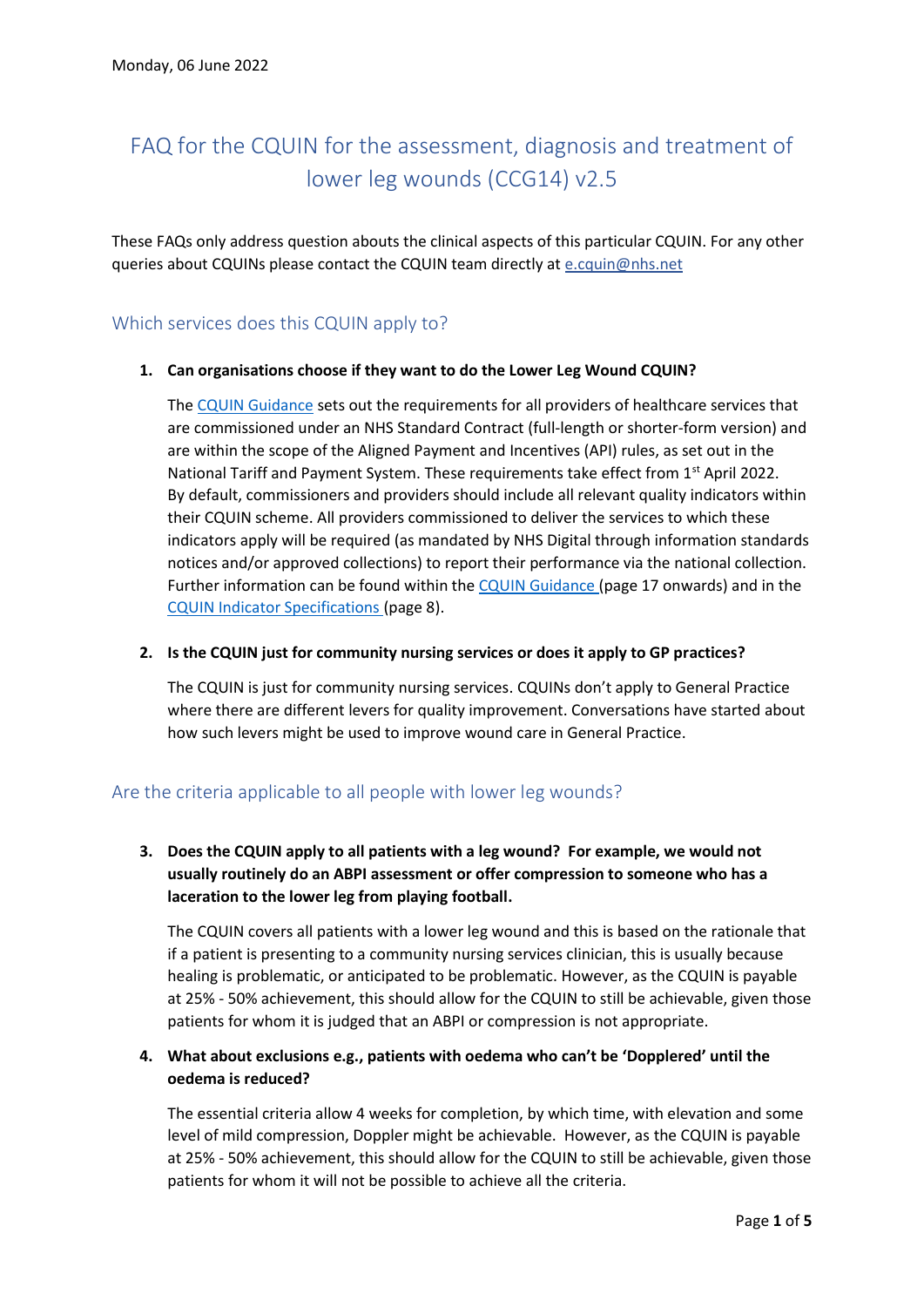## **5. What is meant by 'being diagnosed with a leg ulcer'?**

For the purpose of this CQUIN, a leg ulcer is being defined using th[e NHS definition](https://www.nhs.uk/conditions/leg-ulcer/) of "a long-lasting (chronic) sore that takes more than 2 weeks to heal".

### **6. Should foot ulcers be included in this CQUIN?**

No. This CQUIN only relates to leg wounds.

## **7. Are we expected to refer all leg ulceration for a vascular consultation?**

The CQUIN criteria cover all lower leg wounds since most leg wounds that are slow to heal will be due to either venous or arterial insufficiency which will potentially benefit from a vascular referral. Since the CQUIN is payable at only 25% - 50% achievement, this allows for the CQUIN to still be achievable given those patients for whom a vascular referral would be inappropriate (e.g. a slow-to-heal wound obviously not related to venous or arterial insufficiency, a patient unsuitable for surgical intervention due to infirmity or a patient who declines referral etc). The NWCSP is currently developing guidance on vascular referrals and this will be shared as soon as possible. Those who would like early sight of the draft and to participate in the consultation surveys are encouraged to sign up to the NWCSP stakeholder forums: <https://www.nationalwoundcarestrategy.net/get-involved/>

# **8. Our local acute services are not currently commissioned to accept referrals for venous leg ulcer surgical interventions, only for arterial. Please could you confirm whether you would be happy for us to monitor the arterial referrals only for this CQUIN?**

This CQUIN is based on the curren[t NICE Clinical Guideline for Varicose Veins](https://www.nice.org.uk/guidance/cg168) and th[e NHS](https://www.england.nhs.uk/wp-content/uploads/2018/11/ebi-statutory-guidance-v2.pdf)  [England Evidence-Based Interventions: Guidance for CCGs,](https://www.england.nhs.uk/wp-content/uploads/2018/11/ebi-statutory-guidance-v2.pdf) both of which advise that patients with venous leg ulceration should be referred for a vascular consultation. Therefore, the CQUIN would not be achieved if only people with arterial problems are referred.

# **9. Is it acceptable to refer leg ulcers to the tissue viability service instead of referring for a vascular consultation?**

No. There is good evidence in favour of endovenous ablation for healing venous leg ulcers and preventing recurrence and this has been recommended in the [NICE Guideline for](https://www.nice.org.uk/guidance/cg168)  [Varicose Veins](https://www.nice.org.uk/guidance/cg168) since 2013. Unless the tissue viability service offers endovenous ablation or other vascular surgical services, a referral to tissue viability services cannot meet this requirement.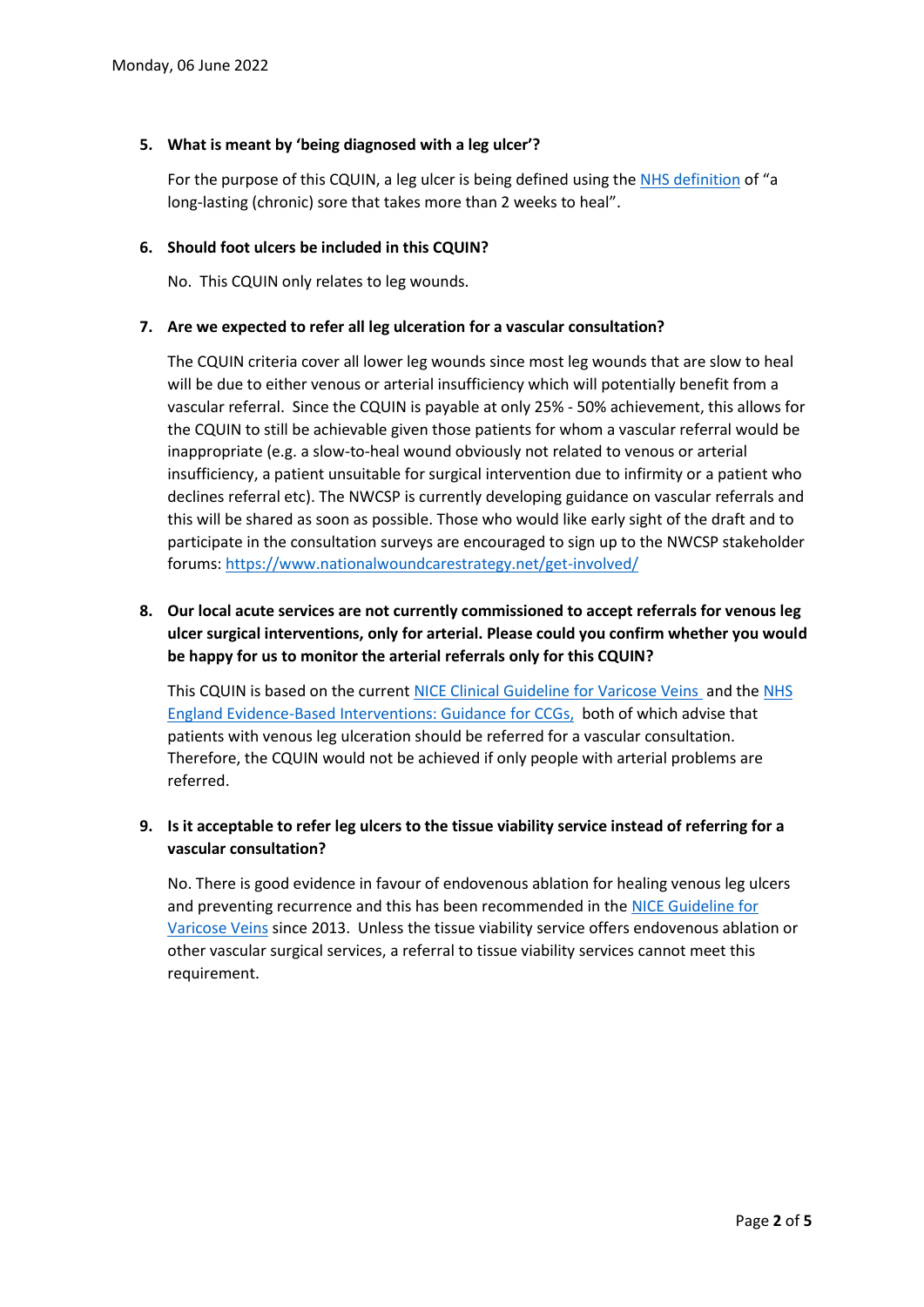# How to collect the data for the CQUIN audit

**10. The CQUIN applies to both new and existing caseload patients. We estimate we have over 1,000 patients, but the time period in which they were admitted for care of their lower leg wound will vary. Would the CQUIN expect us to review all 1,000 patients, or just focus on a time period/start date for the CQUIN?**

The denominator is the "total number of patients treated in the community nursing service with a wound on their lower leg" (regardless of when they came onto the caseload) and the [CQUIN Indicator Specifications](https://www.england.nhs.uk/wp-content/uploads/2021/12/B1119-ii-cquin-annex-indicator-specifications.pdf) (p9 & 27) state that for this CQUIN, the period in scope is the whole year (i.e. Q1-Q4). Therefore, the CQUIN applies to all patients receiving care for slowto-heal lower leg wounds between Q1 and Q4. See below for further information on audit sampling size for CQUIN compliance (question 11).

Some patients will have received care that meets the CQUIN criteria, but there may be some patients already receiving care that have not yet met the CQUIN criteria. In order to meet the CQUIN criteria, such patients should receive all CQUIN criteria care either:

- within 28 days of referral to service or,
- for a patient already receiving care from that service, within 28 days of a nonhealing leg wound being identified and recorded, or within 28 days of the start of the CQUIN (i.e.,  $1<sup>st</sup>$  April 2022).

## **11. Can we select a sample of 100 patients who had come onto caseload more than 4 weeks previously and audit them?**

The [CQUIN Indicator Specifications](https://protect-eu.mimecast.com/s/YQYUCOMnNs2JVPuvjCU2) describes how quarterly data should be collected (p4):

- a. Where a list of records matching both the denominator and the numerator can be identified and extracted from systems (e.g., PAS, EPR or other local systems), and performance assessed without the need for case note auditing then all records must be used to calculate performance for each quarter in scope.
- b. Where a list of records (broadly or exactly) matching the denominator can be identified (e.g., from PAS, EPR or other local systems), but not the numerator, then a minimum sample of 100 records (or all records where there are less than 100 records) are required from each quarter, and random sampling should be used to obtain this sample from case notes.
- c. In exceptional circumstances, where neither the denominator nor the numerator can be readily identified then a minimum sample of 100 records (or all records where there are less than 100 records) are required from each quarter, and quota sampling should be used to obtain this sample from case notes.

For the Lower Leg Wound CQUIN, options b and c are most likely. Clear instructions on how to undertake random sampling and quota sampling are described on pages 5-6 of the [CQUIN Indicator Specifications.](https://www.england.nhs.uk/wp-content/uploads/2021/12/B1119-ii-cquin-annex-indicator-specifications.pdf)

For the Lower Leg Wound CQUIN, organisations that use point of care electronic systems (such as Wound Management Digital Systems), may want to work with their system supplier to ensure their system can collect the required CQUIN data as part of routine clinical practice (based on the criteria listed in the Data Collection Tool) - so they can report on every patient. Organisations using electronic patient record systems (such as SystmOne,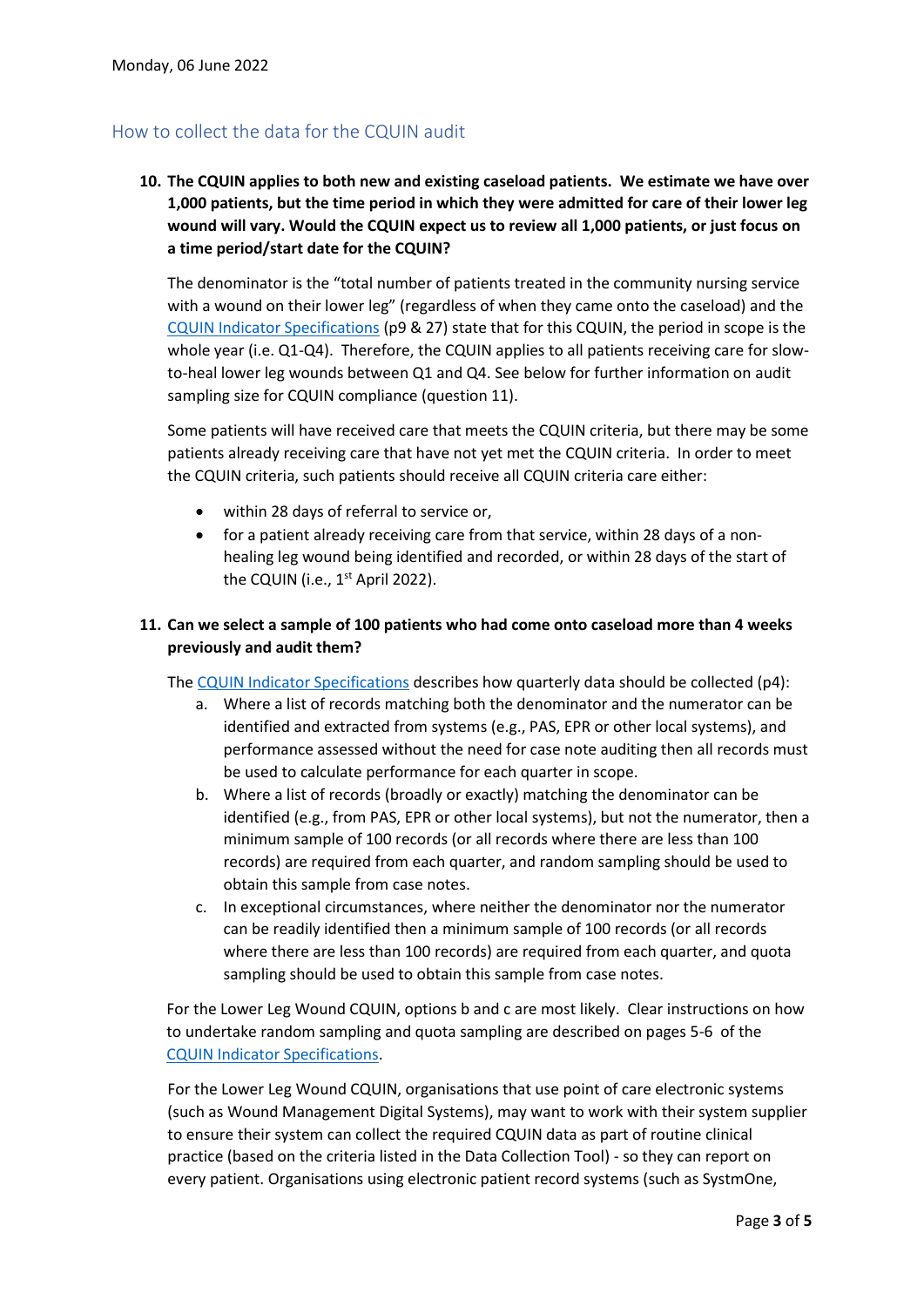EMIS or RIO) may want to develop templates to support the electronic collection of the CQUIN data as part of routine clinical practice and be able to report from these systems either on an all patient or sampling basis.

If, however, your organisation is still using a paper-based patient record, you will have to collect data manually by printing off the Data Collection Tool.

## **12. Are there any recommended "Read Codes" available to help us extract a sample from the clinical data we already collect electronically as part of the patient record?**

The NWCSP encourages the practice of extracting CQUIN data from existing electronically collected clinical data.

In line with national policy, the preferred coding system for use in electronic systems in community care is SNOMED CT. We are currently working nationally to develop a list of standardised SNOMED CT codes for use in Wound Management Digital Systems (WMDS) and electronic patient record systems (EPRs). The choice of SNOMED CT code, in part, depends on the data entry and data linkage ability of the WMDS or EPR in use. This means that production of a standardised list is a complex task.

Until our work is completed, providers should use the NHS SNOMED CT Browser [\(https://termbrowser.nhs.uk/\)](https://termbrowser.nhs.uk/) to identify codes suitable for use in their own systems.

# **13. Does every element of the lower limb assessment essential criteria need to be recorded to be compliant?**

The assessment criteria are based on a minimum data set so there should be 100% compliance. Therefore, the assessment should indicate a response for each element, even if that response simply confirms the absence of an element. (For example, if there is no 'undermining/ tunnelling then recording 'No' indicates that the assessment has included consideration of this element and so demonstrates that the assessment has considered all the minimum criteria.)

## **14. Why is the diagnosis and treatment time within 28 days of a non-healing leg wound being identified and recorded, not 14 days, as per the NWCSP Lower Limb Recommendations for Clinical Care (2020)?**

Although the NWCSP recommendations state a person presenting with a leg wound should be assessed (including vascular assessment of arterial supply) within 14 days of original presentation, the CQUIN are more generous to allow more organisations to succeed.

#### **15. To meet the 25% – 50% target, do you have to meet all three sections of the Numerator?**

To achieve the CQUIN, 25% - 50% of patients audited must have achieved ALL the clinically relevant steps described within the indicator specification. Missing any one of these constitutes a failure.

The following examples may be helpful:

1. If a patient has been audited, and they have had a CQUIN compliant lower limb assessment (TICK 1), *and* they are receiving greater than 40mmHG compression therapy